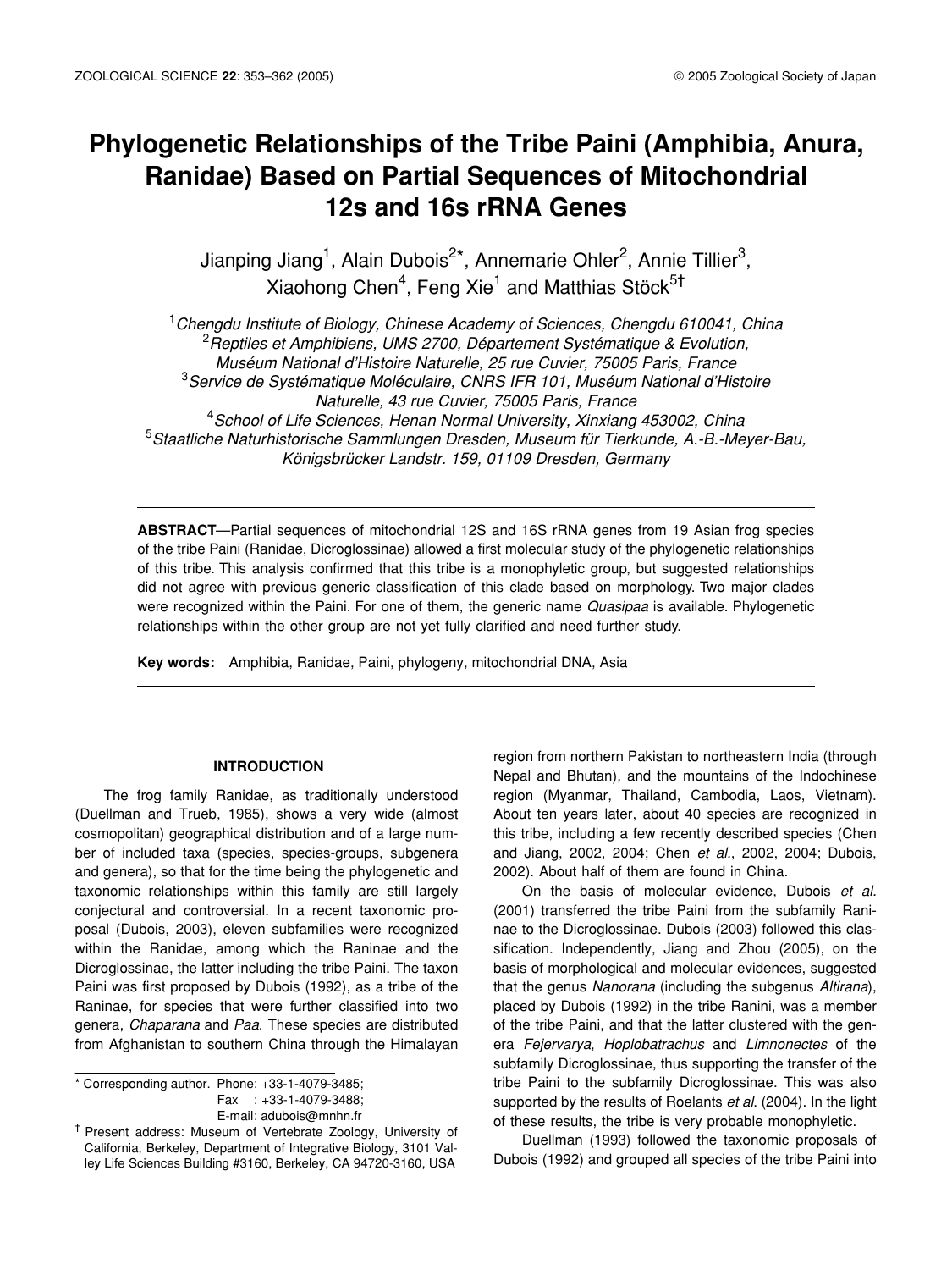**Table 1.** Species and specimens used in this study. The specimens are kept in the following collections: Chengdu Institute of Biology, Chinese Academy of Sciences, Sichuan, China (CIB); Kohima Science College, Kohima, Nagaland, India (KSC); Muséum National d'Histoire Naturelle, Paris, France (MNHN); Museum fur Tierkunde, Dresden, Germany (MTKD). The generic allocation of the species in the first column (and in the text) follows Dubois (1992, 2003), whereas the generic allocation in the second column is according to Fei (1999). For the valid names of the species here called *Fejervarya multistriata*, *Hoplobatrachus chinensis* and *Chaparana aenea*, see Dubois and Ohler (2000), Kosuch *et al*. (2001) and Dubois and Ohler (in press), respectively

| Species and generic allocation according to<br>Dubois (1992, 2003) | Generic allocation<br>according to Fei<br>(1999) | Voucher number    | Locality of collection                           |
|--------------------------------------------------------------------|--------------------------------------------------|-------------------|--------------------------------------------------|
| Outgroup                                                           |                                                  |                   |                                                  |
| Hoplobatrachus chinensis (Osbeck, 1765)                            | Hoplobatrachus                                   | <b>CIB FY9806</b> | Haikou (110°19'E, 20°03'N), Hainan, China        |
| Limnonectes fujianensis Ye, Fei & Hu, 1993                         | Limnonectes                                      | CIB 980028        | Nanjing (117°21'E, 24°31'N), Fujian, China       |
| Fejervarya multistriata (Hallowell, 1861)                          | Fejervarya                                       | <b>CIB F97056</b> | Nanjing (118°47'E, 32°04'N), Jiangsu, China      |
| Ingroup                                                            |                                                  |                   |                                                  |
| Chaparana aenea (Smith, 1922)                                      |                                                  | MNHN 1999.5818    | Fan Si Pan (103°50'E, 22°15'N), Lao Cai, Vietnam |
| Chaparana quadranus (Liu, Hu & Yang, 1960)                         | Paa                                              | <b>CIB WX9801</b> | Wuxi (109°36'E, 31°28'N), Sichuan, China         |
| Chaparana unculuanus (Liu, Hu & Yang, 1960)                        | Paa                                              | CIB 20025020      | Jingdong (100°54'E, 24°28'N), Yunnan, China      |
| Nanorana parkeri (Stejneger, 1927)                                 | Nanorana                                         | MNHN 2003.0004    | Kampa (88°32'E, 28°18'N), Xizang, China          |
| Nanorana pleskei Günther, 1896                                     | Nanorana                                         | CIB F97034        | Hongyuan (102°42'E, 32°46'N), Sichuan, China     |
| Paa boulengeri (Günther, 1889)                                     | Paa                                              | CIB F96030        | Hongya (103°25'E, 29°56'N), Sichuan, China       |
| Paa bourreti (Dubois, 1987)                                        |                                                  | MNHN 1999.5833    | Sapa (103°50'E, 22°21'N), Lao Cai, Vietnam       |
| Paa conaensis (Fei & Huang, 1981)                                  | Paa                                              | CIB 20020458      | Cona (91°59'E, 27°59'N), Xizang, China           |
| Paa exilispinosa (Liu & Hu, 1975)                                  | Paa                                              | MNHN 2003.0003    | Hong Kong (114°11'E, 22°15'N), China             |
| Paa liebigii (Günther, 1860)                                       | Paa                                              | CIB20020467       | Yadong (88°54'E, 27°29'N), Xizang, China         |
| Paa mokokchungensis (Das & Chanda, 2000)                           | $\overline{\phantom{0}}$                         | <b>KSC 341</b>    | Mokokchung (94°32'E, 26°20'N), Nagaland, India   |
| Paa robertingeri (Wu & Zhao, 1995)                                 | Paa                                              | <b>CIB F97007</b> | Hejiang (105°46'E, 28°50'N), Sichuan, China      |
| Paa rostandi (Dubois, 1974)                                        | —                                                | MTKD45060         | Central area (83°32'E, 28°33'N), Nepal           |
| Paa shini (Ahl, 1930)                                              | Paa                                              | CIB 2001L0027     | Longsheng (110°00'E, 25°48'N), Guangxi, China    |
| Paa spinosa (David, 1875)                                          | Paa                                              | CIB 980067        | Tianmu Shan (119°36'E, 30°31'N), Zhejiang, China |
| Paa taihangnica Chen & Jiang, 2002                                 | $\qquad \qquad -$                                | CIB 02070102003   | Jiyuan (112°35'E, 35°08'N), Henan, China         |
| Paa verrucospinosa (Bourret, 1937)                                 |                                                  | MNHN 2000.2942    | Tam Dao (105°38'E, 21°28'N), Vinh Phuc, Vietnam  |
| Paa yei Chen, Qu & Jiang, 2002                                     |                                                  | CIB SC-F          | Shangcheng (115°24'E, 31°48'N), Henan, China     |
| Paa yunnanensis (Anderson, 1879)                                   | Paa                                              | CIB 200043        | Leibo (103°34'E, 28°15'N), Sichuan, China        |

the two genera, i.e., *Chaparana* and *Paa*, whereas Fei *et al*. (1991) and Fei (1999) grouped all the species of Paini from China into only one genus *Paa*. This classification within the tribe Paini was based on phenetic analyses of morphological data. To get further, it is necessary to get genetic information, such as DNA sequences of some genes, and to carry out phylogenetic analyses that will be used as basis for classification (Hillis *et al*., 1996; de Queiroz, 1997; Avise and Johns, 1999). In the light of these data, the evolution of the morphological characters can be re-analyzed.

The present work is a first attempt to address the question of the phylogenetic relationships within the tribe Paini. For this work we used partial sequences of mitochondrial 12S and 16S rRNA genes of 19 species, including two species of the genus *Nanorana*, three of *Chaparana*, and 14 of *Paa* (see Table 1).

### **MATERIALS AND METHODS**

#### **Species used in this study**

Tissues were obtained from nineteen species of the tribe Paini. Table 1 provides information on the voucher specimens and their collection localities.

#### **Choice of the outgroup**

In Jiang and Zhou (2005)'s results about phylogenetic relationships among several groups of Chinese Ranidae, the dicroglossine genus *Limnonectes* (represented by *L. fujianensis*) appeared to be the sister group of the tribe Paini (represented by three species of the genus *Paa* and two species of the genus *Nanorana*). Roelants *et al*. (2004) found that the tribe Paini is the sister group of a lineage containing the two genera *Fejervarya*, *Hoplobatrachus* and other related genera. Therefore, we incorporated *L. fujianensis*, *F. multistriata* and *H. chinensis* in the analysis as outgroup.

#### **DNA amplification and sequencing protocols**

Genomic DNA samples were obtained from ethanol-preserved tissues by extraction in a solution of hexadecyl-trimethyl-ammonium bromide (CTAB) buffer following the protocol provided by Win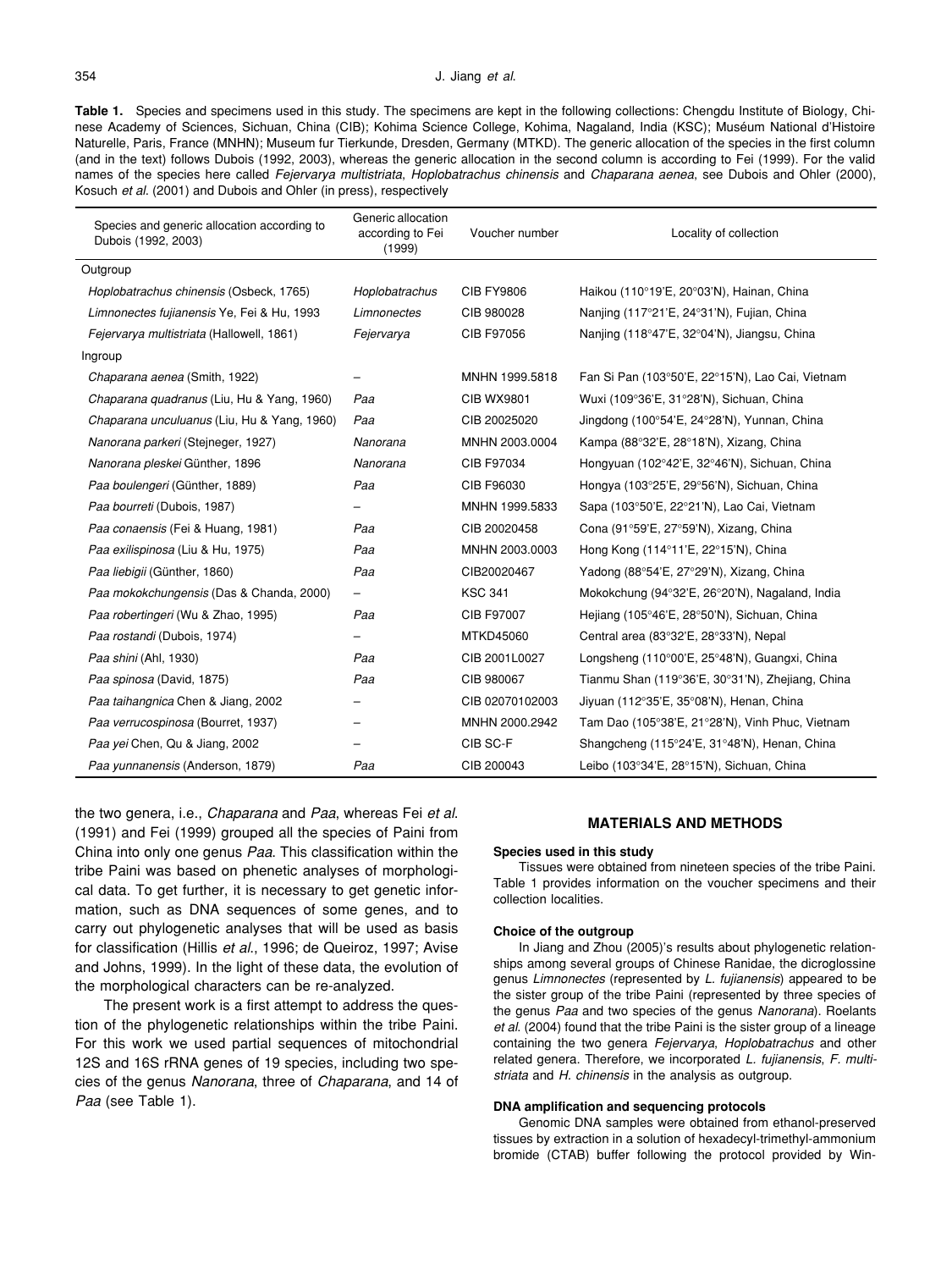nepenninckx *et al*. (1993) with modifications.

Two regions of the mtDNA 12S and 16S rRNA genes were amplified and sequenced using the following protocols. Double stranded fragments were amplified in 35 cycles of PCR: 95°C for 30 s , 53–57°C for 30 s, 72°C for 60 s. It was pre-denatured at 95°C for 4 min before starting the cycles and elongated at 72°C for 7 min after ending the cycles. The PCRs were accomplished with the primer pairs of 12S (L1091: 5'-GCTTCAAACTGGGATTAGATAC-CCCACTAT-3', H1478: 5'-TGACTGCAGAGGGTGACGGGCGGT-GTGT-3') (Kocher *et al.*, 1989) that can amplify 388 base pairs, and 16S (L: 5'-CGCCTGTTTACCAAAAACAT-3', H: 5'-CCGGTCT-GAACTCAGATCACGT-3') (Simon *et al*., 1994) that can amplify 576 base pairs. The capitals L and H indicate the amplified directions of light and heavy strand, respectively. After amplification, the PCR product was cleaned using Montage PCR Centrifugal Devices (Millipore). The cleaned DNA template was sequenced directly in both directions using CEQ2000 Sequencer (Beckman, Inc.).

#### **DNA sequence analysis**

Sequence alignment was conducted using Clustal W (ver. 1.6; Thompson *et al*., 1994), and minor modifications were made by eye. The sequences from the two genes were combined as one data set for further analyses. Indel sites resulting from the alignment and missing/ambiguous sites were excluded from phylogenetic analyses.

Maximum parsimony (MP) and maximum likelihood (ML) as implemented in PAUP 4.0b8a (Swofford, 1998) and neighbor joining (NJ; Saitou and Nei, 1987) as implemented in MEGA (version 2.1; Kumar *et al*., 2001) were employed to infer relationships among taxa. We inferred the best fitting model of sequence evolution using Modeltest 3.06 (Posada and Crandall, 1998) to be the general timereversal model (GTR+I+G). Base frequencies were found unequal (A=0.3178, C=0.2422, G=0.1954, T=0.2446). The following parameters were set in ML analysis: Nst=6, Rmat=(4.0058 9.2365 3.8130 0.9225 23.5744), Rates=gamma, Shape=0.4878, Pinvar=0.2203. We used this model for the ML analysis.

The robustness of the phylogenetic results was tested by bootstrap proportion (BP; Felsenstein, 1985) with 1000 replicates in the NJ analysis and with 100 replicates in the MP and ML analyses.

### **RESULTS**

## **Sequence characteristics and genetic distance between taxa**

Sequences alignment resulted (Appendix 1) in a data matrix of 796 characters excluding indel sites, of which 311 sites were variable and 174 were parsimony informative. Nucleotide compositions were A 30.5, G 20.8, C 24.6 and T 24.0, and the average ratio of transitions to transversions was 1.8.

The levels of divergence expressed as the Kimura-2 parameter distances ranged from 0.140 (*P. chinensis* vs *P. yei*) to 0.255 (*F. multistriata* vs *P. liebigii*) between outgroup and ingroup, with an average of 0.191±0.014. Within the ingroup, they ranged from 0.018 (*P. spinosa* vs *P. exilispinosa*) to 0.130 (*P. boulengeri* vs *C. unculuanus*), with an average of 0.080±0.028.

### **Phylogenetic evaluation**

The maximum parsimony analysis resulted in four shortest trees of 731 in length (CI=0.584, RI=0.571), the strict consensus tree is shown in Fig. 1. The result of the



Fig. 1. Strict consensus of four shortest trees recovered in maximum parsimony analysis (tree length=731, Cl=0.584, Rl=0.571). Numbers on branches represent bootstrap support (100 replicates), omitted when the bootstrap value lower than 50%.

permutation tail probability (PTP; Faith and Cranston, 1991) test was P=0.01 (with 100 replicates), which indicates that these trees are significantly shorter than those from random data sets reproduced from the original data. The Paini taxa examined are divided into two quite well supported major groups: Group I (BP=99%) was composed of twelve species belonging to the three genera *Nanorana*, *Chaparana* and *Paa*, and Group II (BP=72%) comprising seven species of the genus *Paa*. Within Group I, three clades show high support: the clade formed by the two species of the genus *Nanorana*, the clade *C. aenea* with *C. unculuanus*, and the clade *P. yunnanensis* with *P. bourreti. P. rostandi* clustered with *P. liebigii* with moderate support (BP=60%). The cladogram shows *C. quadranus* as sister taxon to the clade *P. yunnanensis* and *P. bourreti* with moderate support (BP=61%). The position of the remaining species and nodes were left unresolved according the 50 % majority rule. Within the Group II, *P. yei* was located at the basal position; *P. verrucospinosa* is the sister taxon to the clade *P. boulengeri* and *P. robertingeri*; the third lineage recovered is the clade of *P. spinosa* and *P. exilispinosa*.

Relationships differed somewhat under the ML analysis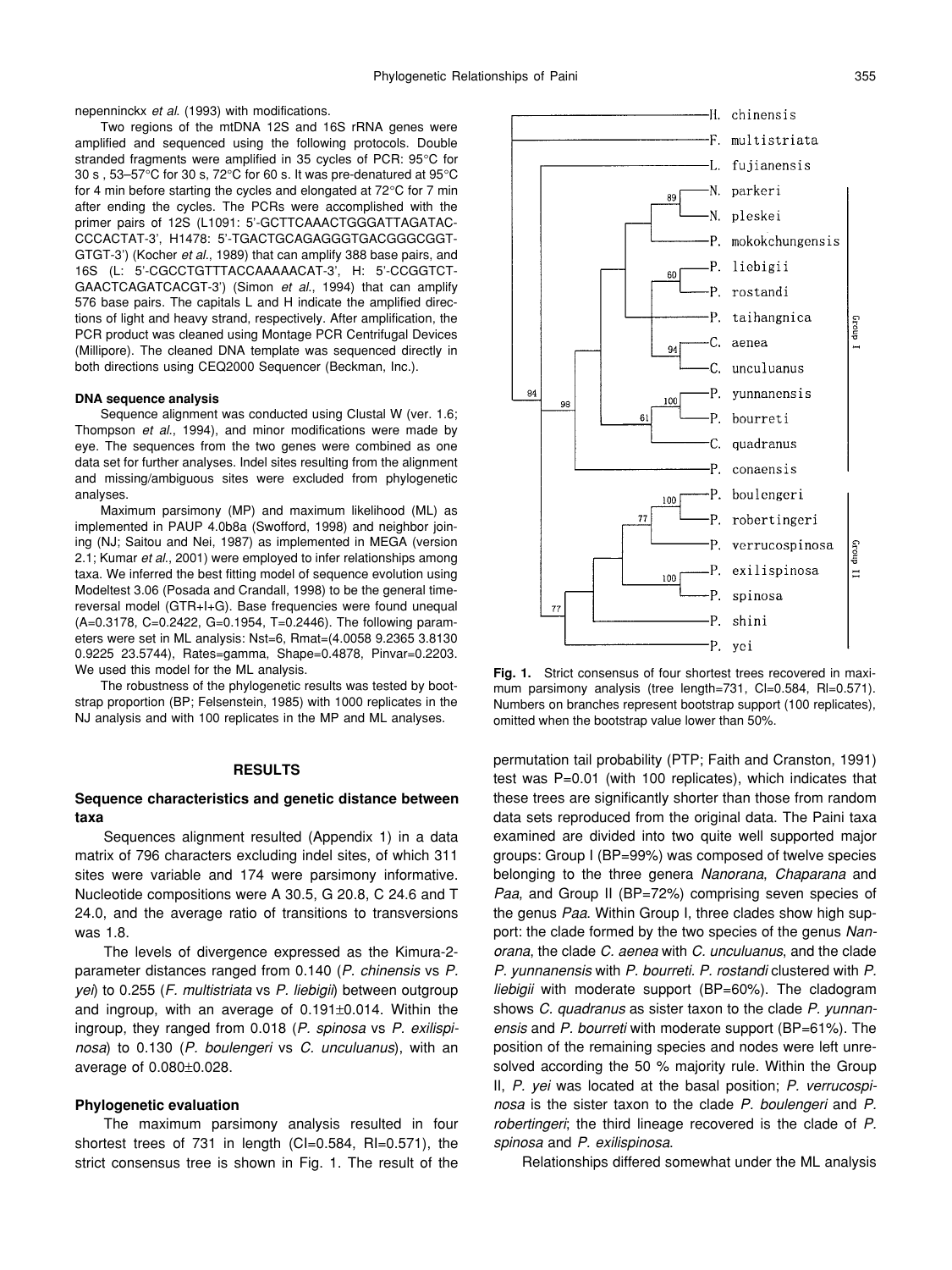

**Fig. 2.** The best tree derived by ML analysis Addseq=asis, InL (unconstrained)=2854.672. Numbers on branches represent bootstrap support (100 replicates), omitted when the bootstrap value lower than 50%.

(Fig. 2) and the NJ analysis (Fig. 3). In both results, two identical major groups were recognized with high supports, the phylogenetic relationships among or between the species recognized in the MP analysis have higher support. Within the Group II, the phylogenetic relationships between the seven species studied in this work were well resolved except for *P. yei* and *P. shini*.

## **DISCUSSION**

The MP, ML and NJ analyses suggest a monophyletic clade with two major groups for the 19 species examined. The genus *Nanorana* appears to belong to one of these two major clades. Our analysis indicates that these species of high-altitude frogs, which are also characterized by unique skeletal characteristics (Boulenger, 1920; Stejneger, 1927), and therefore were placed in two genera *Nanorana* and *Altirana*, are closely related to each other when considering morphological (Dubois, 1992) and molecular data (Jiang and Zhou, 2001). Our results confirm furthermore that the genus *Nanorana* is closely related to *Paa* as indicated by Boulenger (1920) and belongs in the tribe Paini as suggested by Roelants *et al*. (2004) and Jiang and Zhou (in press).

Details of the grouping, however, do not agree with those inferred from morphological evidence (Boulenger, 1920; Fei *et al.*, 1991; Dubois, 1992; Fei, 1999). Fei *et al.* (1991) and Fei (1999) included all species of the tribe Paini from China, except those of the genus *Nanorana*, in a single genus *Paa* and subdivided them into three subgenera, two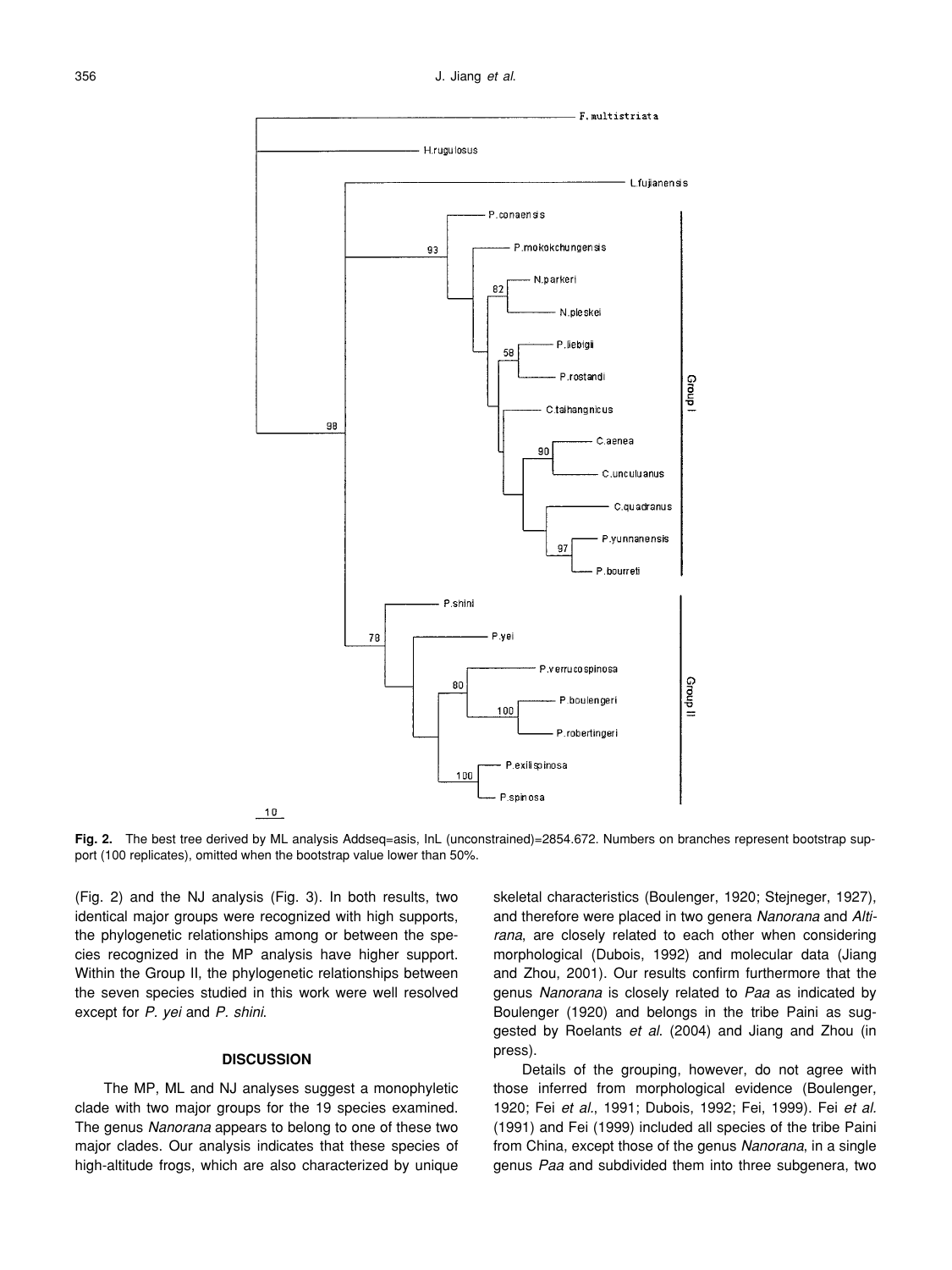

**Fig. 3.** The phylogenetic relationships among 19 species of the tribe Paini examined in the present study by NJ analysis. Numbers on branches are bootstrap proportions (1000 replications), omitted when the bootstrap value lower than 50%. Black bars indicate presence of large sized horny spines: 1 - presence of such spines; 2 - two separated patches of spines on breast; 3 - a single patch of spines covering breast and parts of belly. Grey bars indicate loss of horny spines on breast and belly of adult males.

of which are monotypic, i.e., *P.* (*Unculuana*) and *P.* (*Feirana*). The results of our work do not support this generic and infrageneric taxonomy. Dubois (1992) classified the members of the tribe Paini, except those of the genus *Nanorana*, into two genera *Chaparana* and *Paa*, both of which comprised four subgenera. Our mitochondrial data do not support this classification, in particular as the genus *Paa* does not appear to be monophyletic.

Within the subfamily Dicroglossinae, defined by skeletal characters (large nasal bones with almost no space between their inner edges, sphenethmoid invisible from dorsal view), the tribe Paini is characterized by the precoracoid unforked at the base, and keratinized spines on chest, belly, finger(s) and/or cloaca of adult male (exceptionally absent). These characters are shared by members of *Nanorana* supporting its relationship to *Paa* (Boulenger, 1920; Jiang, 1999).The two major subgroups recognized in this work appear justified in the light of their current distribution. Group I is mostly distributed in the western part, usually at high altitudes, of the range of the tribe Paini, whereas the group II is mostly distributed in the eastern part, at lower altitudes, although the distributions of the two groups overlap partially. The common ancestor of the tribe Paini existed possibly ~60Ma (Roelants *et al*., 2004), that is before the Indian plate collided with Eurasia (~40Ma, Patriat and Achache, 1984). This collision caused the rapid rise of the Himalayan mountain range, creating many barriers for the dispersal of these frogs and facilitating rapid speciation in this group.

The presence of keratinized spines on the belly skin is a synapomorphy of the tribe Paini (Fig. 3). Two different distribution patterns of the spines can be distinguished: either spines form two patches on the chest, or spines are scattered as a unique patch more or less on the whole ventral region. These two patterns correspond to the two groups I and II recognized here on the basis of molecular data. Within the Group II the main pattern can be subdivided into four arrangements of the keratinized spines: absent on chest, but present on cloaca (*P. yei*), on chest and lateral sides of belly (*P. shini*), covering most of surface of belly (*P. boulengeri*, *P. robertingeri* and *P. verrucospinosa*) and present on chest and upper part of belly (*P. exilispinosa* and *P. spinosa*). These morphological differences are consistent with existence of the four lineages recognized from our molecular data set. But it is difficult to infer evolutionary history of the character transformation, since the phylogenetic relationship among to the last three groups remains unresolved (Fig. 1).

Or analysis include three species of the genus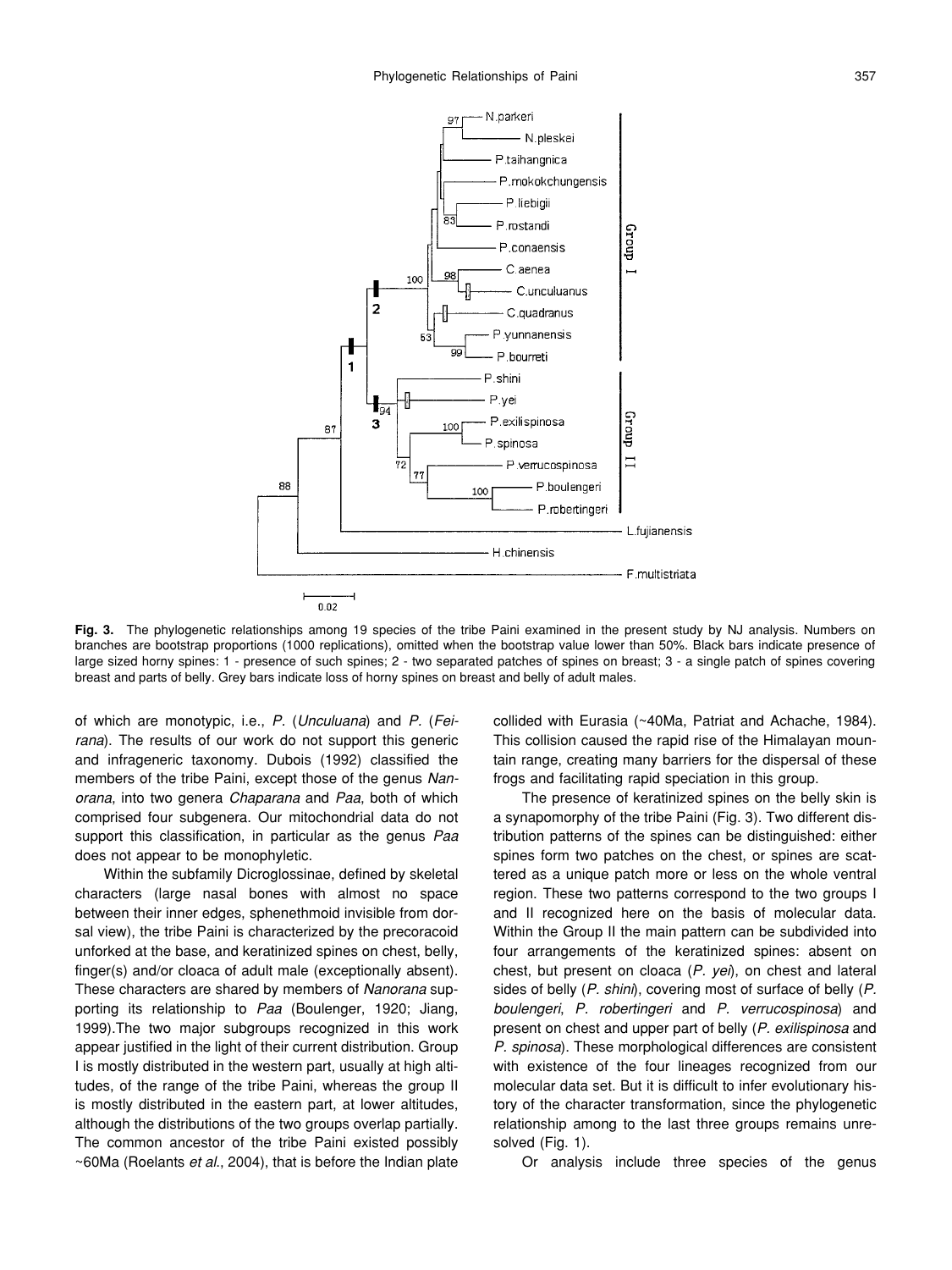*Chaparana* sensu Dubois (1992), mainly defined by the absence of large sized horny spines in adult males. Two of them, *C. aenea* and *C. unculuanus*, were assigned to the same subgenus *Chaparana* (*Chaparana*), and this classification is supported by our results. On the other hand, the results of the MP, ML and NJ analyses consistently showed that *C. quadranus* is not closely related to *these two species,* and should not be included in the subgenus *Chaparana*. Absence of horny spines in adult males is clearly a homeoplasic character which appeared at least three times in Paini (Fig. 3). Definition of *Chaparana* calls for revision.

This study provides partial support to two of the subgenera recognized by Dubois (1992) in his genus *Paa*: *Paa* (*Gynandropaa)* for *yunnanensis* and *bourreti*; *Paa* (*Paa)* for *liebigii* and *rostandi*. However, two other species, *P. conaensis* and *P. mokokchungensis*, assigned to the later subgenus by Dubois (1992, 2002), do not firmly cluster with *P. liebigii* and *P. rostandi*. On the other hand, this study provides strong support to the subgenus *Paa* (*Quasipaa*) recognized by Dubois (1992), for *P. boulengeri*, *P. exilispinosa*, *P. shini* and *P. spinosa*, as well as for the recently described or redescribed species *P. robertingeri* (Wu and Zhao, 1995), *P. verrucospinosa* (Bourret, 1937; Inger *et al*., 1999) and *P. yei* (Chen *et al.*, 2002, 2004). This lineage is also well characterized by morphological and biogeographical information briefly mentioned above.

The species *mokokchungensis* was described as a new species of the megophryid genus *Scutiger* by Das and Chanda (2000), but later transferred based to the ranid genus *Paa* by Dubois (2002) on morphological evidence. This allocation of the species is supported by the results of the present study. However, the relationships of this species with the other members of the tribe still have to be clarified.

In conclusion, our results suggest that the generic classification of the tribe Paini should be modified. In order to recognize taxonomically the consistent high support of the lineage and the morphological and molecular differentiation of Group II (Fig. 1–3), the subgenus *Paa* (*Quasipaa*) should be raised to the generic level. The status of the other groups, previously recognized as *Chaparana*, *Gynandropaa*, *Nanorana* and *Paa*, whose relationships within Group I are not clarified, is still uncertain. More species and additional molecular markers need to be studied for further evaluating the phylogenetic relationships and the taxonomic status of these groups.

#### **ACKNOWLEDGMENTS**

We thank L. Fei, Y. Z. Huang, C. Li, S. Q. Li and J. Meren Ao for their help in collecting samples that made this study possible. We are grateful to S. Tillier, E. Pasquet and N. Vidal for their help in the Molecular Systematics Laboratory of the Paris Muséum National dHistoire Naturelle. This work was supported by NSFC (No. 30000018) and Life Science Special Fund of Chinese Academy of Sciences (CAS) by the Ministry of Finance (STZ-01-19) to J. P. Jiang and by field work fund from the PPF "Faune et Flore de l'Asie du Sud-Est" of the Muséum National d'Histoire Naturelle.

## **REFERENCES**

- Avise JC, Johns GC (1999) Proposal for a standardized temporal scheme of biological classification for extant species. Proc Natl Acad Sci USA 96: 7358–7363
- Boulenger GA (1920) A monograph of the south Asian, Papuan, Melanesian, and Australian frogs of the genus *Rana*. Rec Ind Mus 20: 1–126
- Bourret R (1937) Notes herpétologiques sur l'Indochine française. XIV. Les batraciens de la collection du Laboratoire des Sciences Naturelles de l'Université. Descriptions de quinze espèces ou variétés nouvelles. Annexe Bull Inst publ Hanoi 1937: 5–56
- Chen XH, Jiang JP (2002) A new species of the genus *Paa* from China. Herpetologica China 9: 231
- Chen XH, Jiang JP (2004) Supplementary description of *Paa* (*Feirana*) *taihangnicus* (Ranidae, Anura) from Taihang mountain, Henan of China. Acta Zootax Sin 29: 595–599
- Chen XH, Jiang JP, Qu WY (2004) Description of *Paa* (*Feirana*) *yei* (Anura, Ranidae) from China. Acta Zootax Sin 29: 381–385
- Chen XH, Qu WY, Jiang JP (2002) A new species of the subgenus *Paa* (*Feirana*) from China. Herpet China 9: 230
- Das I, Chanda S (2000) A new species of *Scutiger* (Anura: Megophryidae) from Nagaland, North-eastern India. Herpetol J 10: 69–72
- De Queiroz K (1997) The Linnean hierarchy and the evolutionization of taxonomy, with emphasis on the problem of nomenclature. Aliso 15: 125–144
- Dubois A (1992) Notes sur la classification des Ranidae (Amphibiens, Anoures). Bull mens Soc Linn Lyon 61: 305–352
- Dubois A (2002) The taxonomic status of *Scutiger mokokchungensis* Das & Chanda, 2000 (Amphibia, Anura). Amph-Rept 22: 499–501
- Dubois A (2003) True frogs (Ranidae). In: Hutchins M, Duellman WE and Schlager N (ed.), Grzimek's animal life encyclopedia, 2<sup>nd</sup> ed, Vol 6, Amphibians, Farmington Hill, Michigan, Gale Group, pp 245–264
- Dubois A, Ohler A (2000) Systematics of *Fejervaya limnocharis* (Gravenhorst, 1829) (Amphibia, Anura, Ranidae) and related species. 1. Nomenclatural status and type-speciemens of the nominal species *Rana limnocharis* Gravenhorst, 1829. Alytes 18: 15–50
- Dubois A, Ohler A (2005) Taxonomic notes on the Asian frogs of the tribe Paini (Ranidae, Dicroglossinae). I. Morphology and synonymy of *Chaparana aenea* (Smith, 1922), with proposal of a new statistical method for testing homogeneity of small samples. J Nat Hist (in press)
- Dubois A, Ohler A, Biju SD (2001) A new genus and species of Ranidae (Amphibia, Anura) from south-western India. Alytes 19: 53–79
- Duellman WE (1993) Amphibian species of the world: additions and corrections. Univ Kans Mus Nat Hist Spec Publ 21: 1–372
- Duellman WE, Trueb L (1985) Biology of amphibians*.* New York, McGraw-Hill, "1986": i-xix + 1–670
- Faith DP, Cranston PS (1991) Could a cladogram this short have arisen by chance alone? : on permutation tests for cladistic structure. Cladistics 7: 1–28
- Fei L (1999) Atlas of Amphibians of China. Zhengzhou: He'nan Science and Technology Press
- Fei L, Ye CY, Huang YZ (1991) Key to Chinese Amphibia. Chongqing: Chongqing Branch, Science and Technology Literature Publishing House
- Felsenstein J (1985) Confidence limits on phylogenies: an approach using the bootstrap. Evolution 39: 783–791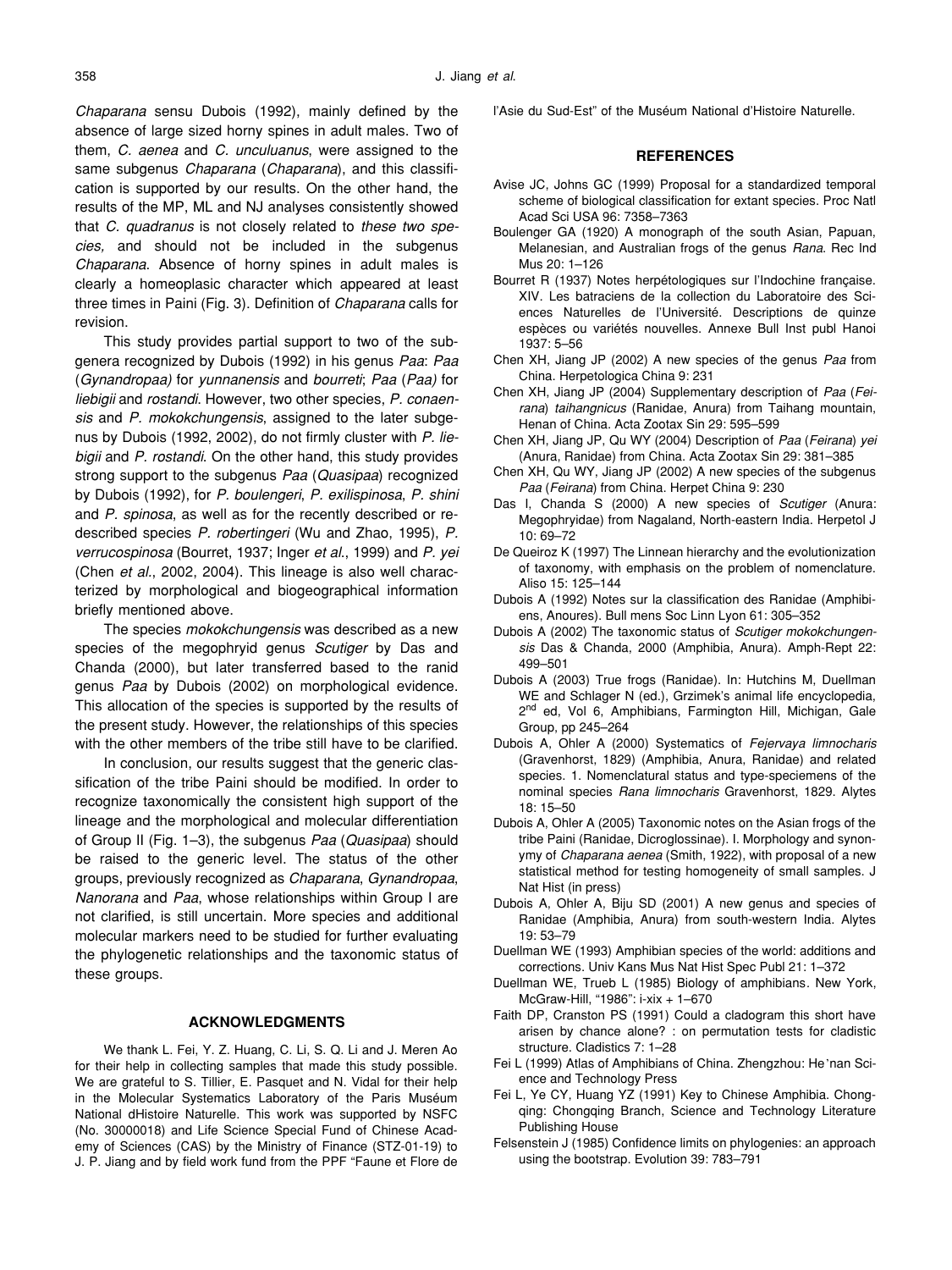- Hillis DM, Moritz C, Mable BK Eds (1996) Molecular Systematics, Second Edition. Sinauer Assoc., Inc., Sunderland
- Inger RF., Orlov N & Darevsky I (1999) Frogs of Vietnam: A report on new collections. Fieldiana*.* Zool NS 92: 1–46
- Jiang JP (1999) Studies on systematics of the family Ranidae in China. Ph. D. dissertation, Nanjing Normal University, Jiangsu Province, China
- Jiang JP, Zhou KY (2001) Evolutionary relationships among chinese ranid frogs inferred from mitochondrial DNA sequences of 12S rRNA gene. Acta Zool Sin 47: 38–44
- Jiang JP, Zhou KY (2005) Phylogenetic relationships among chinese ranids: inferred from sequence data set of 12s and 16s rDNA. Herpet J 15: 1–8
- Kocher TD, Thomas WK, Meyer A, Edwards SV, Pääbo S, Villablanca FX, Wilson AC (1989) Dynamics of mitochondrial DNA evolution in mammals: Amplification and sequencing with conserved primers. Proc Natl Acad Sci USA 86: 6169–6200
- Kosuch J, Vences M, Dubois A, Ohler A, Böhme W (2001) Out of Asia: mitochondrial DNA evidence for an Oriental origin of tiger frogs, genus *Hoplobatrachus*. Mol Phyl Evol 21: 398–407
- Kumar S, Tamura K, Jakobsen IB, Nei M (2001) MEGA2: Molecular Evolutionary Genetics Analysis software, Arizona State University, Tempe, Arizona, USA.
- Patriat P, Achache J (1984) India-Eurasia collision choronology has implication for crustal shortening and driving mechanism of plate. Nature 311: 615–625
- Posada D, Crandall KA (1998) MODELTEST: testing the model of DNA substitution. Bioinformatics 14: 817–818
- Roelants K, Jiang JP, Bossuyt F (2004) Endemic ranid (Amphibia: Anura) genera in southern mountain ranges of the Indian subcontinent represent ancient frog lineages: evidence from molecular data. Mol Phyl Evol 31: 730–740
- Saitou N, Nei M (1987) The neighbor-joining method: a new method for reconstructing phylogenetic trees. Mol Biol Evol 4: 406–425
- Simon C, Frati F, Beckenbach A, Crespi B, Liu H, Flook P (1994) Evolution, weighting, and phylogenetic utility of mitochondrial gene sequences and a compilation of conserved polymerase chain reaction primers. Ann Ent Soc Am 87: 651–701
- Stejneger L (1927) A new genus and species of frog from Tibet J Washington Acad Sci 17: 317–319
- Swofford DL (1998) PAUP\*, Phylogenetic Analysis Using Parsimony (\* and other methods). Sinauer, Sunderland, MA, Version 4.0
- Thompson JD, Higgins DG, Gibson DJ (1994) CLUSTALw: improving the sensitivity of progressive multiple sequence alignment through sequence weighting, positions-specific gap penalties and weight matrix choice. Nucleic Acids Res 22: 4673–4680
- Winnepenninckx B, Backeljau T, De Wachter R (1993) Extraction of high molecular weight DNA from molluscs. Trends Genet 9: 407
- Wu GF, Zhao EM (1995) A new ranid species of the spinosae group from Sichuan. In: "Amphibian zoogeographic division of China" ed by EM Zhao, Sichuan J Zool 15: 52–55

(Received May 10, 2004 / Accepted January 13, 2005)

|                    |                  |                                                                                         |                          |              |   |                             | 80    |
|--------------------|------------------|-----------------------------------------------------------------------------------------|--------------------------|--------------|---|-----------------------------|-------|
| F. multistriata    |                  | CTACGATTCT CTGCCCGGAC TACGAGCTTA GTTAAATCCC AAAGGACTTG ACGGGTCCCA CCCACTAGGA GCCTGTCTAT |                          |              |   |                             |       |
| H. chinensis       | .C. . AC. A . C  | . . A                                                                                   | . 0.                     |              |   |                             |       |
| L. fujianensis     | ATCA, A AC, G.   | <b>TT</b>                                                                               | . A                      |              |   |                             |       |
| N. parkeri         | ACCA C AC        |                                                                                         | $CC$ .                   |              |   |                             |       |
| N. pleskei         | ACCA.C AC.       |                                                                                         | $CC$ .                   |              |   |                             |       |
| P. liebigii        | ACCATC AC        |                                                                                         | . CC .                   |              |   |                             |       |
| P. rostandi        | ACCATC AC.       |                                                                                         |                          |              |   |                             |       |
| P. taihangnica     | ACCA.C AC        |                                                                                         | $\ldots \ldots$ . $CC$ . |              |   |                             |       |
| P. mokokchungensis | ACCA.C AC.       |                                                                                         | .CC .                    |              |   |                             |       |
| C. aenea           | ACCA C AC.       |                                                                                         | .CC.                     |              |   |                             |       |
| C. unculuanus      | ACCA C AC        |                                                                                         | . CC .                   |              |   |                             | . 1   |
| P. conaensis       | . ACCA . C AC .  |                                                                                         | $\ldots$ . CC.           |              |   |                             | .     |
| P. yunnanensis     | ACCATC AC        |                                                                                         | . CC .                   |              |   |                             | .C. T |
| P. bourreti        | ACCATC AC.       |                                                                                         | . $CC$ .                 |              |   |                             |       |
| C. quadranus       | ACCATC AC.       |                                                                                         | . CC .                   |              |   |                             |       |
| P. boulengeri      | ATCA C AC.       |                                                                                         | and a straightful and    |              |   |                             |       |
| P. robertingeri    | . ATCA . C AC .  | $A \cdot \Pi$                                                                           |                          |              |   |                             | .     |
| P. exilispinosa    | ACCA.C AC.       |                                                                                         | $A \cup C$               |              |   | $T_{\cdot\cdot}$ , C. TC. . |       |
| P. spinosa         | ACCA C AC        |                                                                                         |                          |              |   |                             | TC.   |
| P. verrucospinosa  | ACCATC AC.       |                                                                                         |                          | $\ldots$ $A$ |   |                             | . TC. |
| P. shini           | ACCA C AC        |                                                                                         |                          | . C. G. . A. | . |                             |       |
| P. vei             | . CC. CCCC. C AC |                                                                                         |                          |              |   |                             |       |

**Appendix 1.** The alignment result of sequences data used in this work. Specific names are those appearing in the first column of Table1: see text for the generic allocation of these species following the taxonomic changes tentatively proposed in the conclusion.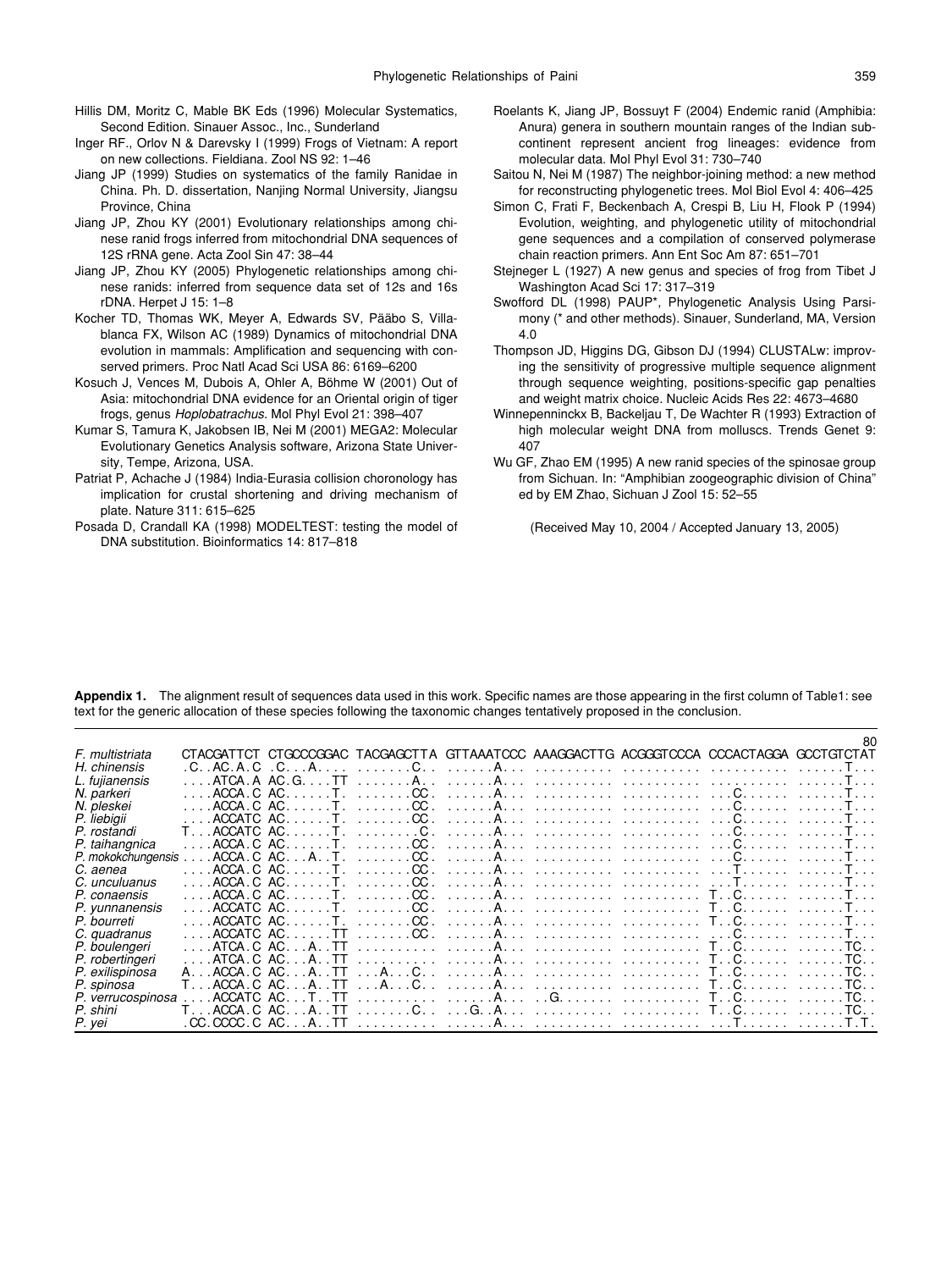| J. Jiang et al. |  |
|-----------------|--|
|                 |  |

| F. multistriata<br>H. chinensis<br>L. fujianensis<br>N. parkeri<br>N. pleskei<br>P. liebigii<br>P. rostandi<br>P. taihangnica<br>P. mokokchungensis<br>C. aenea<br>C. unculuanus<br>P. conaensis<br>P. vunnanensis<br>P. bourreti<br>C. quadranus<br>P. boulengeri<br>P. robertingeri<br>P. exilispinosa                                                                                 | . . AAC<br>. TT . AAC<br>. A .<br>. A .<br>. AA .<br>. AAC<br>. AA .<br>. AA .<br>. AA<br>C.<br>C. AA.<br>. AA .                                                                                                                                                       | . A<br>$\sim$ $\sim$ $\sim$ $\sim$ $\sim$<br>. A<br>$\ldots \ldots A \ldots \ldots \ldots CCCC$ .<br>. A CC<br>$\ldots \ldots A \ldots \ldots \ldots \text{CCC}.$<br>. C.<br>. 0.<br>.                                                                                                                                                                             | $\ldots$ . CCCC.<br>$\ldots \ldots$ . CCC.<br>$T_{\ldots}$ . ACCC.<br>$T \ldots$ ACCC.                                           | AATCGATGGT CCCGTATACC CAACCTTTTT TGCCATAGTC TGTTACCTCC GTCGCAATCT ACCATATGAA TGATTAGTTG<br>TC CCCC. GCTTC. T. TC.C GG<br>. A C .<br>$\ldots$ A. $\ldots$ C. $\ldots$ . $\ldots$ . $\ldots$ . T. GCT.<br>$\ldots$ A. $\ldots$ AC. $\ldots$ T . GCT .<br>$\ldots$ AG. $\ldots$ C. $\ldots$ $\ldots$ $\ldots$ $\ldots$ . T. GCT.<br>$\ldots$ A $\ldots$ C $\ldots$ $\ldots$ $\ldots$ $\ldots$ T $\ldots$ CCT .<br>$\ldots$ A. $\ldots$ C. $\ldots$ . $\ldots$ . $\ldots$ . T. GCT. | .        | $\ldots$ . T. GCT.<br>$\ldots$ $GCT$ . | .<br>.<br>.<br>$\ldots$ . C. $\ldots$ G $\ldots$ CCC.<br>.<br>.<br>1.1.1.1<br>1.1.1.1.1.1.1.1<br>$\ddot{\phantom{a}}$<br>$\ldots \ldots \ldots G \ldots COC$ .<br>$\ldots$ . G. $\ldots$ G. $\ldots$ C. C.<br>. G.<br>. | 160<br>. ATC. . AG. .<br>. CCC. TCAA.<br>. . C. A A .<br>$\ldots$ T . C .<br>. . A .<br>$\ldots$ CC .<br>$\ldots$ CC.<br>.C.A. A. A.<br>. . C. A .<br>$G. \ldots$ . TCC.<br>. C.<br>$\ldots$ CC.<br>. . A .<br>$\ldots$ C . C .<br>$\ldots$ C . C . |
|------------------------------------------------------------------------------------------------------------------------------------------------------------------------------------------------------------------------------------------------------------------------------------------------------------------------------------------------------------------------------------------|------------------------------------------------------------------------------------------------------------------------------------------------------------------------------------------------------------------------------------------------------------------------|--------------------------------------------------------------------------------------------------------------------------------------------------------------------------------------------------------------------------------------------------------------------------------------------------------------------------------------------------------------------|----------------------------------------------------------------------------------------------------------------------------------|---------------------------------------------------------------------------------------------------------------------------------------------------------------------------------------------------------------------------------------------------------------------------------------------------------------------------------------------------------------------------------------------------------------------------------------------------------------------------------|----------|----------------------------------------|-------------------------------------------------------------------------------------------------------------------------------------------------------------------------------------------------------------------------|-----------------------------------------------------------------------------------------------------------------------------------------------------------------------------------------------------------------------------------------------------|
| P. spinosa<br>P. verrucospinosa C. AAC<br>P. shini<br>P. yei                                                                                                                                                                                                                                                                                                                             | . AA .<br>. AA .<br>. AA .                                                                                                                                                                                                                                             | .<br>$\alpha$ . The second contract $\alpha$<br>1.1.1.1.1.1.1.1.1                                                                                                                                                                                                                                                                                                  | $\ldots$ ACCC .<br>Τ.                                                                                                            | 1.1.4.1.1.1.1.1.1.1.1.1.1.1.1.1.00<br>$T \dots$ ACCC $\ldots$ A $\ldots$ C $\ldots$ $\ldots$ $\ldots$ $\ldots$ T $\ldots$ CT .                                                                                                                                                                                                                                                                                                                                                  |          |                                        | .<br>. G. C. A .<br>.<br>.                                                                                                                                                                                              | $\ldots$ C.C.<br>$\ldots$ C. .<br>. . A .<br>. . G.<br>. . TC. .                                                                                                                                                                                    |
| F. multistriata                                                                                                                                                                                                                                                                                                                                                                          |                                                                                                                                                                                                                                                                        |                                                                                                                                                                                                                                                                                                                                                                    |                                                                                                                                  | TCAAGACTTC AGACGTAGGT CAGGGCAACA TGAAAAGGAA GGAGGGCTCA ATTTTAACTA AACAAACGAA ATACTGCTGA                                                                                                                                                                                                                                                                                                                                                                                         |          |                                        |                                                                                                                                                                                                                         | 240                                                                                                                                                                                                                                                 |
| H. chinensis<br>L. fujianensis<br>N. parkeri<br>N. pleskei<br>P. liebigii<br>P. rostandi<br>P. taihangnica<br><i>P. mokokchungensis</i> . T G. AC .<br>C. aenea<br>C. unculuanus<br>P. conaensis<br>P. vunnanensis<br>P. bourreti<br>C. quadranus<br>P. boulengeri<br>P. robertingeri<br>P. exilispinosa<br>P. spinosa<br>P. verrucospinosa<br>P. shini<br>P. yei                        | ATGTCC.<br>$.T.$ . GTAC.<br>.TGTAC.<br>CT.AGTGCT<br>CT. TG. ACT. AT.<br>GT<br>. A<br>С. .<br>. AC.<br>$\ldots$ AC.<br>C.<br>C. . G. G. AC.<br>CATAC.<br>CATCC.<br>C. G. AC.<br>. . G. . C.<br>. T G. . C.<br>. T G. AC.<br>. T. G. GC.<br>.T. G T. C.<br>. AC .<br>GC. | $\ldots$ T $\ldots$<br>. AT .<br>$\cdots$<br>. AT .<br>and a strong state.<br>. AT .<br>. AT .<br>. AT .<br>$\begin{array}{cccccccccccccc} . & . & . & . & . & . & . \end{array}$<br>. AT .<br>. AT .<br>$\begin{array}{cccccccccccccc} . & . & . & . & . & . & . \end{array}$<br>. AT .<br>$\cdots$<br>. AT .<br>. AT .<br>.<br>. AT GT .<br>. AT<br>. AT<br>. AT | . GT .<br>. GT .<br>. GT .<br>.   GT<br>. GT<br>$\ldots$ GT .<br>. AT GT .<br>. GT .<br>. GT .<br>. GT .<br>$\ldots$ GT $\ldots$ | $GGGC \ldots$<br>GT. GGGC .A T<br>$\ldots$ GGGG $\ldots$ .<br>$\ldots$ GG. $\ldots$ .<br>. G.<br>G.TGG AA GTA T<br>$\ldots$ G.T. $\ldots$ GG AA GTA<br>GT. C.TGGT .A CA                                                                                                                                                                                                                                                                                                         | .A. T. . |                                        | .<br>.<br>.A. T.<br>. G.<br>.                                                                                                                                                                                           | G.<br>. C.<br>. CG.<br>. CG. .<br>.CG.<br>. CG.<br>320                                                                                                                                                                                              |
| F. multistriata<br>H. chinensis<br>L. fujianensis<br>N. parkeri<br>N. pleskei<br>P. liebigii<br>P. rostandi<br>P. taihangnica<br><i>P. mokokchungensis</i> A T TT .<br>C. aenea<br>C. unculuanus<br>P. conaensis<br>P. yunnanensis<br>P. bourreti<br>C. quadranus<br>P. boulengeri<br>P. robertingeri<br>P. exilispinosa<br>P. spinosa<br>P. verrucospinosa A.TCC.<br>P. shini<br>P. yei | A. TC.<br>A. CC.<br>$\ldots$ TT .<br>$\ldots$ . $\ldots$ . TT .<br>A. . T<br>A. . T. TT .<br>A. . T. TC.<br>A. . T. TT .<br>A. . T. CT .<br>A. . T. CT .<br>A. . T. CT .<br>A.TCC.<br>A. T. CC.<br>A. CC.<br>A. CC.                                                    | .<br>. C.<br>. 0.<br>.<br>. C.<br>.<br>. 0.<br>. 0.<br>.                                                                                                                                                                                                                                                                                                           |                                                                                                                                  | GACACAGGAA AGGAGGTTTA GAAGTGAGAA AAATAACGAG TTTCTTTAAC ATGGCCTGGG ACTCTTGTCC TACCGCCATG<br>.T.A.A.C G.TC.TA. CC.T. T<br>$.TA.A$ $.GGT$<br>.TA.A GT. T TA C.A AGGT<br>$.TA.AGGGGTTTTATA$<br>$TA.A$ $G.T$ $T$ $TA$                                                                                                                                                                                                                                                                |          | .A. C.A.<br>TA.                        | . C. A .<br>. A     AG. GT<br>. C. A AG. GT<br>CAC.T AGC                                                                                                                                                                | AG.<br>. GT<br>. GT<br>AG.<br>. . GT<br>AG.<br>AG.<br>. . GT<br>AG.<br>. . GT                                                                                                                                                                       |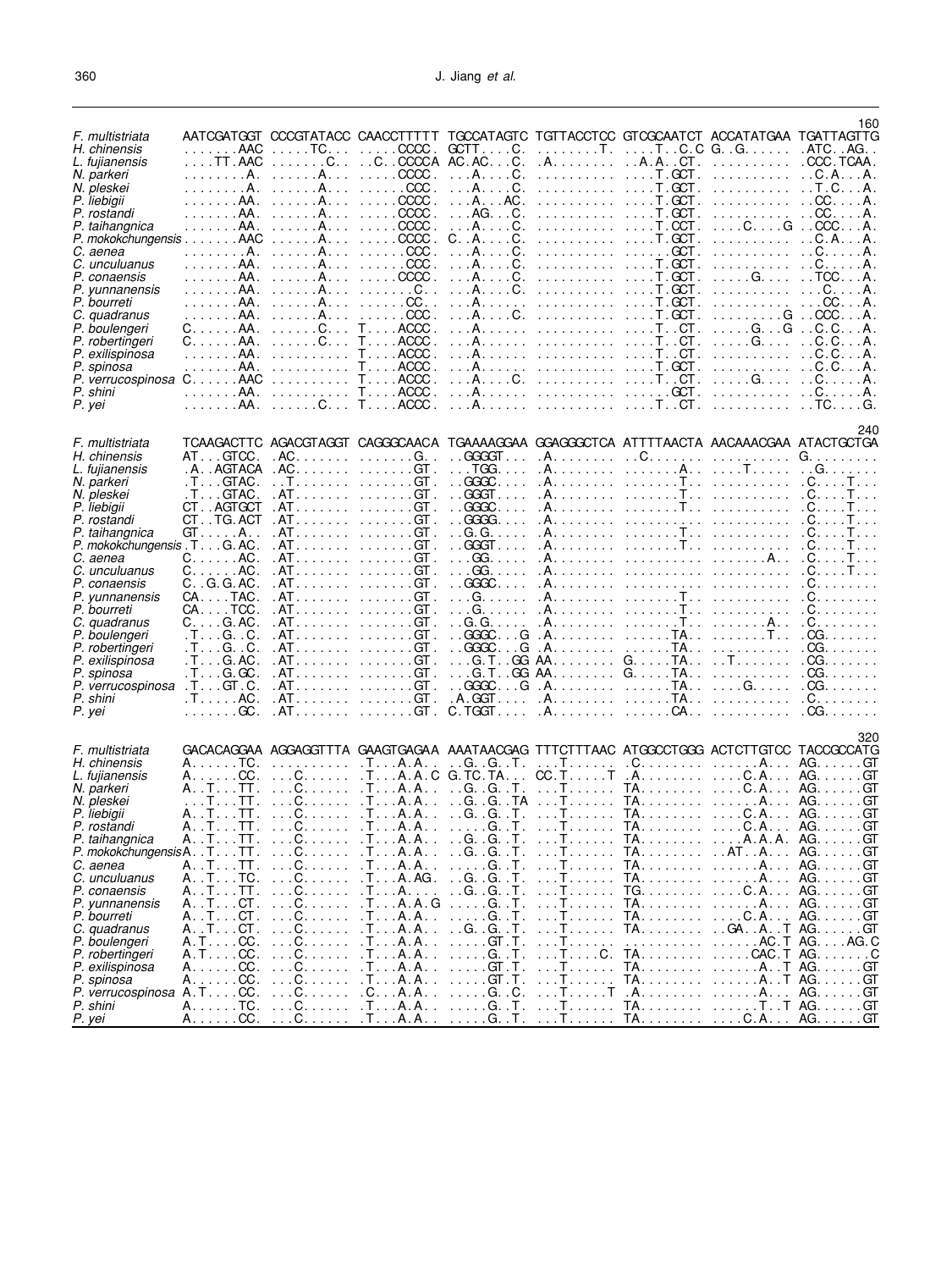|                                          |                 |                     |                                                                                                                                                       |               |                             |                |                                                      | 400 |
|------------------------------------------|-----------------|---------------------|-------------------------------------------------------------------------------------------------------------------------------------------------------|---------------|-----------------------------|----------------|------------------------------------------------------|-----|
| F. multistriata                          |                 |                     | ATACGATTAA CGCGTCATCT GCCGTACAGC AGCAGATAAT CACTTGTCTT TAGCAGTACG CATGCGCGGC ATCACGAGGT                                                               |               |                             |                |                                                      |     |
| H. chinensis                             |                 | .C.T.T.A. .  ACC. . |                                                                                                                                                       |               |                             |                |                                                      |     |
| L. fujianensis                           |                 |                     |                                                                                                                                                       |               |                             |                |                                                      |     |
| N. parkeri                               | .C.T.T.A        |                     | $\ldots$ AT $\ldots$ $\ldots$ G. GAA G. AGC $\ldots$                                                                                                  |               | . AT CTA . T CAA .          |                |                                                      |     |
| N. pleskei                               |                 | . CTT . T . C AT    | G.GAA G.AGCC AATCTA. TCGA G                                                                                                                           |               |                             |                |                                                      | . G |
| P. liebigii                              | .CGT.T.A        |                     | ATC G.GAA G.AGC T ATCTA. TCAA.<br>ATCG.GAA G.AGCAT.ACTA.                                                                                              |               |                             |                |                                                      |     |
| P. rostandi<br>P. taihangnica            | .C.T.T.A. .     |                     |                                                                                                                                                       |               |                             |                | T.CAA.<br>$\cdots$                                   | . G |
| P. mokokchungensis . C. T . T . A ATCT . |                 |                     | G. GAA G. AGC  ATCTA. TCAA                                                                                                                            |               |                             |                |                                                      | . G |
| C. aenea                                 | .C.T.T.A. .     |                     | AT G.GAA G.AGC ATGACTA.                                                                                                                               |               |                             |                | T.CAA.                                               |     |
| C. unculuanus                            |                 | . TAT . A AT        | G. GAA G. AGC.   AT. ACTA. TCAA                                                                                                                       |               |                             |                |                                                      | . G |
| P. conaensis                             |                 |                     | .C.T.T.A ATC G.GAA G.AGC  ATCACTA. TCAA                                                                                                               |               |                             |                |                                                      | . G |
| P. vunnanensis                           | . C. G. T . A   |                     |                                                                                                                                                       |               |                             |                | T.CAA.<br>$\cdots$                                   |     |
| P. bourreti                              |                 | .C.T.T.A. AT.       |                                                                                                                                                       |               |                             |                |                                                      |     |
| C. quadranus                             |                 |                     |                                                                                                                                                       |               |                             |                |                                                      |     |
| P. boulengeri                            | . CTT . T . GTT |                     | $\ldots$ A.ACC $\ldots$ .G.GAG GTAGC                                                                                                                  |               |                             |                |                                                      |     |
| P. robertingeri                          |                 |                     | .CTTAT.GTT_TC.A.ACC G.GAA_G T AT.ACTA._TCTA G                                                                                                         |               |                             |                |                                                      |     |
| P. exilispinosa                          | .C.T.T.A. .     |                     |                                                                                                                                                       |               |                             |                |                                                      |     |
| P. spinosa                               | .C.T.T.A. .     | $\ldots$            | .ACC G.GAA G.AGC  AT.ACTA.                                                                                                                            |               |                             |                | $T_{\cdot}$ . CAAG                                   |     |
| P. verrucospinosa                        |                 |                     |                                                                                                                                                       |               |                             |                |                                                      |     |
| P. shini                                 |                 |                     |                                                                                                                                                       |               |                             |                |                                                      |     |
| P. yei                                   |                 |                     |                                                                                                                                                       |               |                             |                |                                                      |     |
|                                          |                 |                     |                                                                                                                                                       |               |                             |                |                                                      |     |
|                                          |                 |                     |                                                                                                                                                       |               |                             |                |                                                      | 480 |
| F. multistriata                          |                 |                     | CTCACTCACA CCCTTCCCAA TCAGTGAACT GATCTCCCCG GAAGAAGCGG GGATAAAAAT ATAAGACGAG AAGACCCCAT                                                               |               |                             |                |                                                      |     |
| H. chinensis                             | . TTACTG. T     |                     |                                                                                                                                                       |               |                             |                |                                                      |     |
| L. fujianensis                           | T . ATACTG. T   |                     | $\ldots$ CAT.T $\ldots$ $\ldots$ $\ldots$ $\ldots$ $\ldots$ $\ldots$ $\ldots$ $\ldots$ $\ldots$ $\ldots$ $\ldots$ $\ldots$ $\ldots$ $\ldots$ $\ldots$ |               |                             |                |                                                      |     |
| N. parkeri                               | T. ATACTG. T    |                     |                                                                                                                                                       |               |                             |                |                                                      |     |
| N. pleskei                               | T . ATACTG. T   |                     |                                                                                                                                                       |               |                             |                |                                                      |     |
| P. liebigii                              | T . ATACTG. T   |                     |                                                                                                                                                       |               |                             |                |                                                      |     |
| P. rostandi                              | T. ATACTG. T    |                     |                                                                                                                                                       |               |                             |                |                                                      |     |
| P. taihangnica                           | T . ATACTG. T   |                     |                                                                                                                                                       |               |                             |                |                                                      |     |
| P. mokokchungensisT . ATACTG. T          |                 |                     |                                                                                                                                                       |               |                             |                |                                                      |     |
| C. aenea                                 | T . ATACTG. T   |                     |                                                                                                                                                       |               |                             |                |                                                      |     |
| C. unculuanus                            | T . ATACTG. T   |                     |                                                                                                                                                       |               |                             |                |                                                      |     |
| P. conaensis                             | T . ATACTG. T   |                     |                                                                                                                                                       |               |                             |                |                                                      |     |
| P. vunnanensis                           | T . ATACTG. T   |                     |                                                                                                                                                       |               |                             |                |                                                      |     |
| P. bourreti                              | T . ATACTG. T   |                     |                                                                                                                                                       |               |                             |                |                                                      |     |
| C. quadranus                             | T . ACACTG. T   |                     |                                                                                                                                                       |               |                             |                |                                                      |     |
| P. boulengeri                            | T . ACACTG. T   |                     |                                                                                                                                                       |               |                             |                |                                                      |     |
| P. robertingeri                          | T . ACACTG. T   |                     |                                                                                                                                                       |               |                             |                |                                                      |     |
| P. exilispinosa                          | T . ATACTG. T   |                     |                                                                                                                                                       |               |                             |                |                                                      |     |
| P. spinosa                               | T . ATACTG. T   |                     |                                                                                                                                                       |               |                             |                |                                                      |     |
| P. verrucospinosa                        | T . ACACTG. T   |                     |                                                                                                                                                       |               |                             |                |                                                      |     |
| P. shini                                 | T . ACACTG. T   |                     |                                                                                                                                                       |               |                             |                |                                                      |     |
| P. yei                                   | T. ATACTG. T    |                     |                                                                                                                                                       |               |                             |                |                                                      |     |
|                                          |                 |                     |                                                                                                                                                       |               |                             |                |                                                      | 560 |
| F. multistriata                          |                 |                     | GGAGCTTTAA ACCCAATAGA CACCTGATCT CCCAAAACAT TCTAAGTTTG TCTATTGGTT TTAGGTTGGG GTGACCACGG                                                               |               |                             |                |                                                      |     |
| H. chinensis                             |                 |                     | CGAC ACCC.C.C                                                                                                                                         |               |                             |                |                                                      |     |
| L. fujianensis                           |                 |                     | GTC AAC.AA  ACCT.A.A  A.AA.A  ATC  G                                                                                                                  |               |                             |                |                                                      |     |
| N. parkeri                               |                 | . T. C. AC A.       |                                                                                                                                                       |               | CCCAA TC.C.T.C CACG.ACCT.GA |                | . . C.                                               |     |
| N. pleskei                               |                 |                     | TC.AC ACCCAA TT.TGT.T.C CACG.ACC                                                                                                                      |               |                             |                | $T.G. A. G. G.A.$                                    |     |
| P. liebigii                              |                 |                     | TC.AC  A.TT.CTAGA  TT.T.C.T   .A.G.AAC.  T.G. .A  G  G                                                                                                |               |                             |                |                                                      |     |
| P. rostandi                              |                 |                     | . T. C.AC_A. . T. CCCAA_T. . T. C.T. C_C. . G.AAC.T. G. . A. G.                                                                                       |               |                             |                |                                                      |     |
| P. taihangnica                           |                 |                     | C.AC A. T.CCCAA TT.C.C.T.C. AAG.ACC CT.GA                                                                                                             |               |                             |                | $\alpha$ , $\alpha$ , $\alpha$ , $\alpha$ , $\alpha$ |     |
| P. mokokchungensis                       |                 |                     | TC.AC ACCCAA TT.T.C.T.C GC T.GA G                                                                                                                     |               |                             |                |                                                      |     |
| C. aenea                                 |                 |                     | .TT. .C.AC A. .T.C.CAA TT.TTC.T.                                                                                                                      |               | . A. G. A. C. .             | . T . G. . A . |                                                      |     |
| C. unculuanus                            |                 |                     | TTC.AC AT.CCCAA TT.T.CC .A.G.ACC                                                                                                                      |               |                             | . T . G. . A   | . . G.                                               |     |
| P. conaensis                             | .               |                     | TC.AC ACCCAA .T.C.C.T C.CGCC.                                                                                                                         |               |                             | . G. . A       |                                                      |     |
| P. vunnanensis                           |                 |                     | TC.AC ATTCAA TA.C.C.T                                                                                                                                 |               | . A . G. ACC.               | . G. . A       | . . G.                                               |     |
| P. bourreti                              |                 |                     | $\ldots$ T $\ldots$ C. AC $\,$ A $\ldots$ TCT $\,$ CAA $\,$ TA $\,$ T $\ldots$ T $\ldots$ T $\ldots$                                                  |               | . A. G. ACC. .              | . G. . A       | . . G.                                               |     |
| C. quadranus                             |                 |                     |                                                                                                                                                       |               |                             | .T.G. .A.      |                                                      |     |
| P. boulengeri                            |                 |                     | C.AC AATCAA CTT.A .GCG.AAC.                                                                                                                           |               |                             | . G.           |                                                      |     |
| P. robertingeri                          |                 |                     | . . C. AC A. ATCA .                                                                                                                                   | CTG.T.A.GCGAC |                             | . G.           | .                                                    |     |
| P. exilispinosa                          |                 |                     | CC AATCAA TCTGC .AAGCC.A CG                                                                                                                           |               |                             |                |                                                      |     |
| P. spinosa                               |                 |                     | CC AATCAA CT.GT.C .AAGCC CG                                                                                                                           |               |                             |                | .                                                    |     |
| P. verrucospinosa                        |                 |                     |                                                                                                                                                       |               |                             |                |                                                      |     |
| P. shini                                 | .               | $\sim$ $\sim$       | C.AC ATC.CAAC CTT.T.C .GCAC CT.G G                                                                                                                    |               |                             |                |                                                      |     |
| P. yei                                   |                 |                     | C.AC A.TAT.A.  CTG.T.C  .G.G. .CC.  .T.G.   G                                                                                                         |               |                             |                |                                                      |     |
|                                          |                 |                     |                                                                                                                                                       |               |                             |                |                                                      |     |